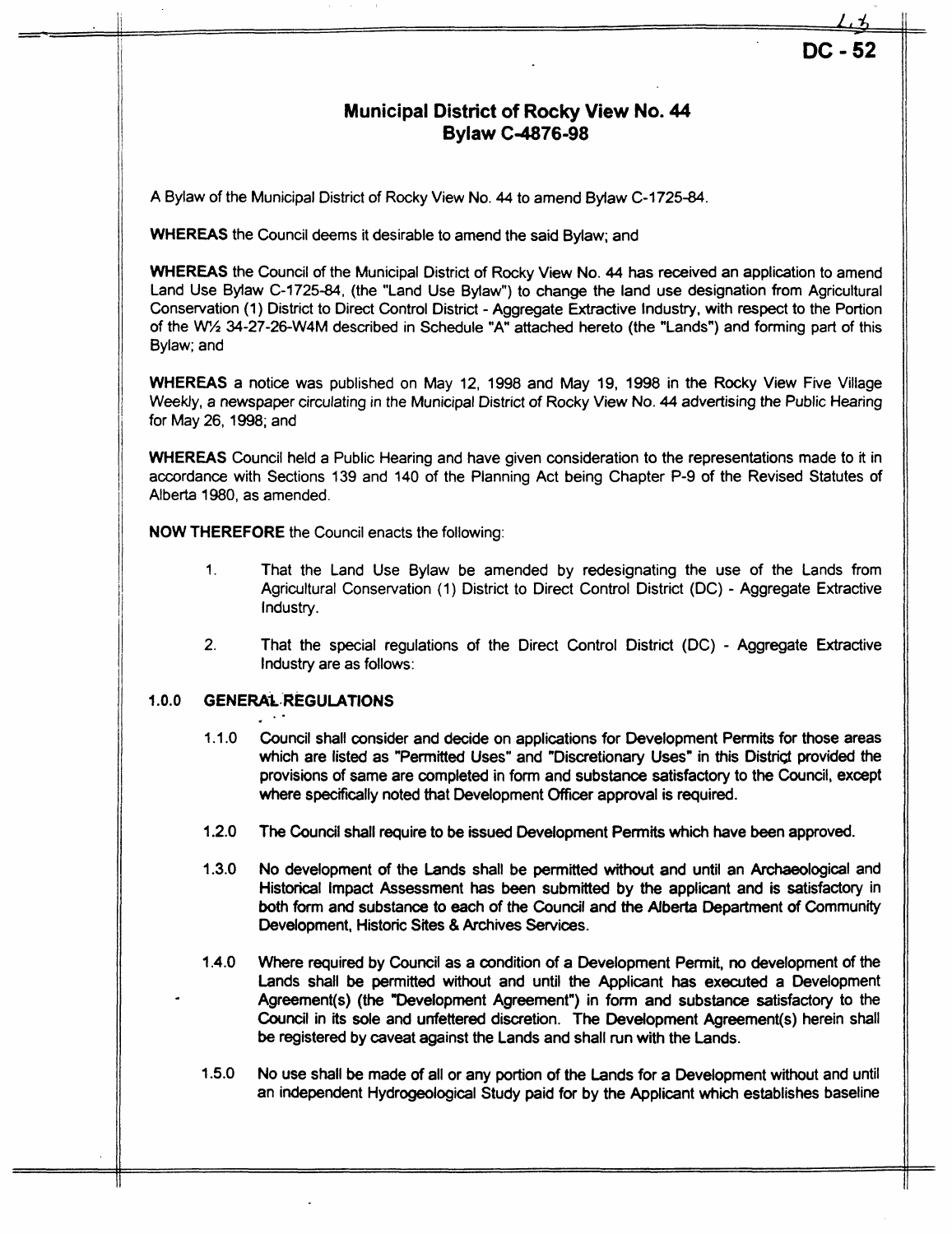

**Page 2** 

well data for nearby properties, existing groundwater chemistry, the rate and direction of groundwater flow, a long term groundwater monitoring plan and facilities, has been submitted and is satisfactory in both form and substance to each of the Council and Alberta Environmental Protection.

- 1.6.0 No development of the Lands shall be permitted without and until the Applicant has prepared and submitted a Storm Water Management Plan in form and substance satisfactory to each of the Council and Alberta Environmental Protection.
- 1.7.0 No development of the Lands shall be permitted without and until the Applicant has prepared and submitted a Management Plan for the handling and storage of hazardous or other waste materials proposed to be either generated from the development **or** brought on site, in form and substance satisfactory to each **of** the Council and Alberta Environmental Protection.
- 1.8.0 A Traffic Impact Analysis is not required unless the operation exceeds *60* round trips per day. When 60 round trips per day have been exceeded the Owner shall submit an independent Traffic Impact Analysis satisfactory in form and substance to Council. Such analysis shall define the methods, including costs, of the commitments to be undertaken by the Owner to mitigate any negative impacts on the transportation network in order to secure a high standard of traffic safety.
- 1.9.0 Unless **specifically** provided for in this Bylaw, the land use regulations contained in Section 8 of the Land Use Bylaw as amended apply.
- $.1.10.0$ Development Permits issued pursuant to this District **shall** be for **term(s)** not to exceed five (5) years in duration and may be issued for a lesser term at **the** discretion of Council.

.-

- 1.11.0 The Applicant shall prepare and submit to the Development Officer an Annual Operations Report on the **state** of operations **of the** development setting *out* any relevaht **information**  which might or will affect the continued operation of **the** development and any additional information that the Development officer deems appropriate. The Annual Operations Report shall be submitted in such quantities as Council **deems** necessary and **30 days** prior to each annual anniversary date of the issuance **of** the Development Permit for **the** site and shall be referred to Council for its information **or** review.
- 1.12.0 Pursuant to **the** provisions of **1.10.0** herein, renewals of Development Permits issued pursuant to this District shall require **the** Applicants to make written application for same in accordance with the provisions herein.
- Econdance with the provisions nordin.<br>1.13.0 Where the Council at its sole and unfettered discretion determines that a Development Permit holder has failed to fulfil **the** conditions and obligations of **the** Development Permit(s), *the* Council may suspend, revoke, or terminate the Development Permit until **the** Applicant has fulfilled same to the satisfaction of Council. The terms of Development Permit compliance shall be contained in the Development Agreement(s) and/or Development Permit(s) required herein.
- **1.14.0**  In all cases where independent studies or reviews are required **by** Council, services will be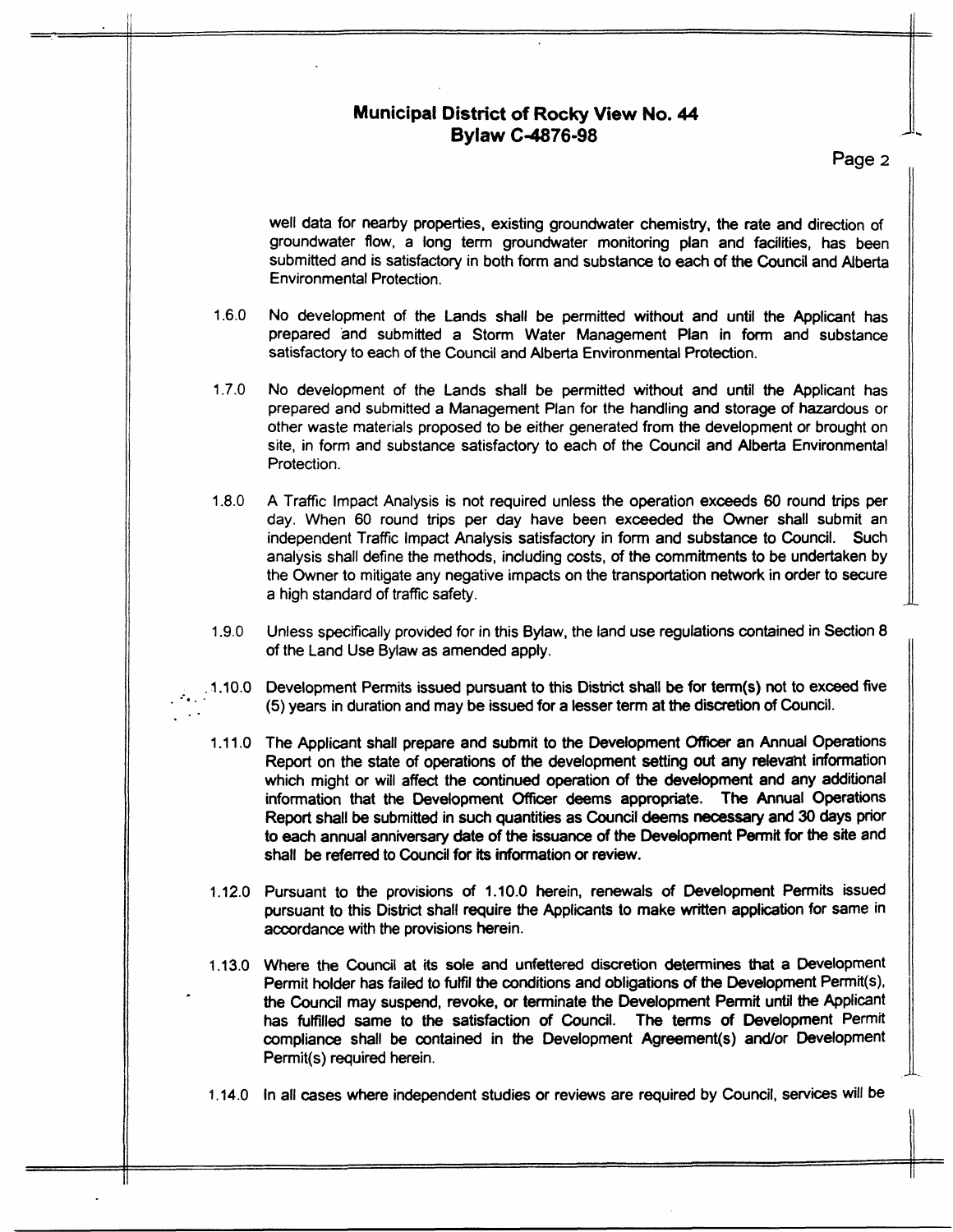## **Municipal District of Rocky View No. 44 Bylaw C4876-98**

Page 3

paid for by the Applicant and secured in a form satisfactory to the Municipal District of Rocky View No. **44.** 

## **2.0.0 LAND USE REGULATIONS**

#### $2.1.0$ Purpose and Intent

The purpose and intent of this District is to provide for the exploration, extraction, processing and stockpiling of in-situ aggregate resources on the Lands and the post-extraction reclamation of the Lands, in accordance with specified regulations. Notwithstanding the foregoing, **no** processing of aggregate into asphalt or similar components shall **be** permitted on the site.

#### **2.2.0**  List of Permitted Uses

Private parks for public use.

Extensive Agricultural Pursuits

#### **2.3.0**  List of Discretionary Uses

Aggregate Resource Extractive Industry which includes:

- **2.3.1** Aggregate Exploration and Testing
- **2.3.2** Aggregate Extraction
- **2.3.3**  Aggregate Processing, except as limited by 2.1.0 herein **Aggregate Stocknilles**
- **2.3.4** Aggregate Stockpiles **.a**
- 2.3.5 Reclamation Earthworks
- **2.3.6 Berms** and **other** Earthworks intended to Mitigate and Buffer the adverse **impacts of**  Development ,
- **2.3.7**  The above **uses do** not include Blasting
- **2.3.8** Antenna Structures
- **2.3.9** Accessory Buildings

## *3.0.0* DEVELOPMENT REGULATIONS (AGGREGATE EXTRACTIVE INDUSTRY)

In addition to the regulations referenced by **1.0.0** and *2.0.0* herein, **the** following regulations shall apply to aggregate extractive industry in this District:

- **3.1.0** Application Procedure Development Permits
	- **3.1.1** An application for a Development Permit for aggregate extractive land uses contained herein shall be submitted in such reasonable quantity as may be required by Council and shall be accompanied by **the** following Information to Council's satisfaction:
		- a) a key plan drawn at a scale satisfactory to Council showing the proposed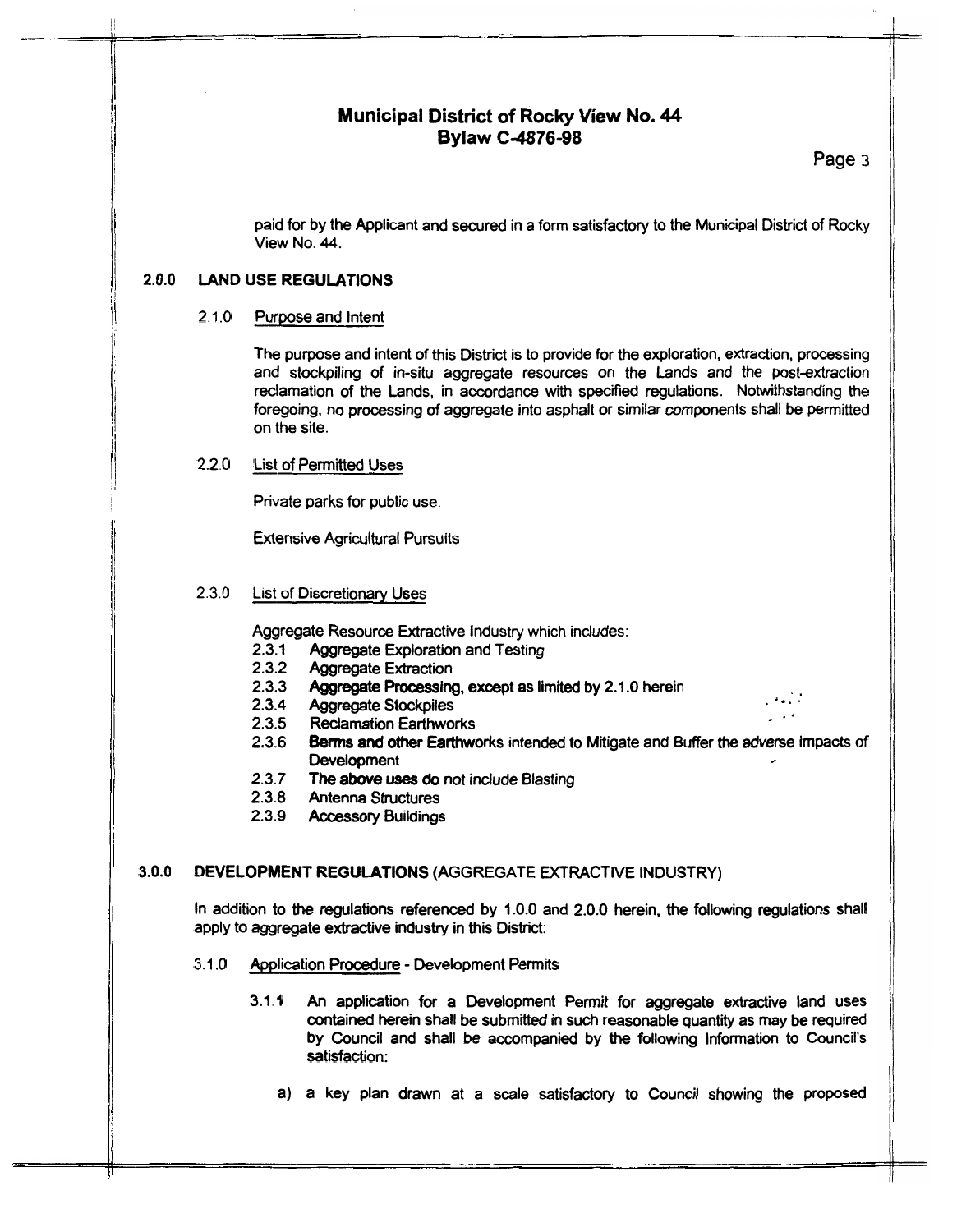## **Municipal District of Rocky View No. 44 Bylaw C4876-98**

**Page 4** 

development, indicating the relation to nearby roadways, structures, wateways and to any topographic feature or landmark which will identify where the development is or is to be located;

- b) a site plan drawn to a scale of not less than **1:2OOO** showing:
	- (i) the site or sites on which the Applicant's right to extract aggregate resources are established or are proposed to be established and for the specific purposes hereof, a site shall at the discretion of Council, include all of the Lands or a portion thereof;
	- (ii) plotted thereon the dimensioned limits and boundaries of the portion or portions of the site or sites over which the Applicant holds or proposes to hold interest and rights to extract aggregate resources, and indude phasing as shown on Schedule **"9".**
	- (iii) plotted thereon any buildings or dwelling or other structure presently erected on the site or sites or within a distance of 152 metres (498.69 ft) lying outside the boundaries of the site or sites;
- c) a plot plan drawn to scale of not less than 1:1000 showing:
	- $(i)$ contours at intervals of not less than 1.0 metres **(3.28** ft) throughout the dimensioned area or areas over which the Applicant holds or proposes to hold interest and rights to extract aggregate resources and throughout whatever additional areas of the site as may be necessary in the opinion of the Council;
	- such lines as may be **necessasy** to indicate the ktion *of* **profiles** and crosssections;
	- **the** specific area or areas for the actual location of any extraction, processing and/or other attendant development which *the* Applicant intends to be considered by **the** Council for **the** issue of a Development Permit for a **perid**  of time as specified in such Permit;
	- (iv) the present and proposed means of access and egress from any municipal roadway to any development proposed for the Lands **or** portions thereof, including any intersection treatment(s) on *or* adjacent to **the** site and schedules for payment and/or construction by the Applicant for same;
	- (v) the location or proposed location of any other development including any ancillary structure or building or stockpiling of material for backfill, reclamation or for any purpose;
- d) such profiles or cross-sections of the site actually containing the excavation as are necessary to show the original ground **level,** the proposed depth to which the excavation is to be excavated and **the** level to which it is proposed to restore the surface of the excavation in relation to the lands adjacent to the Lands;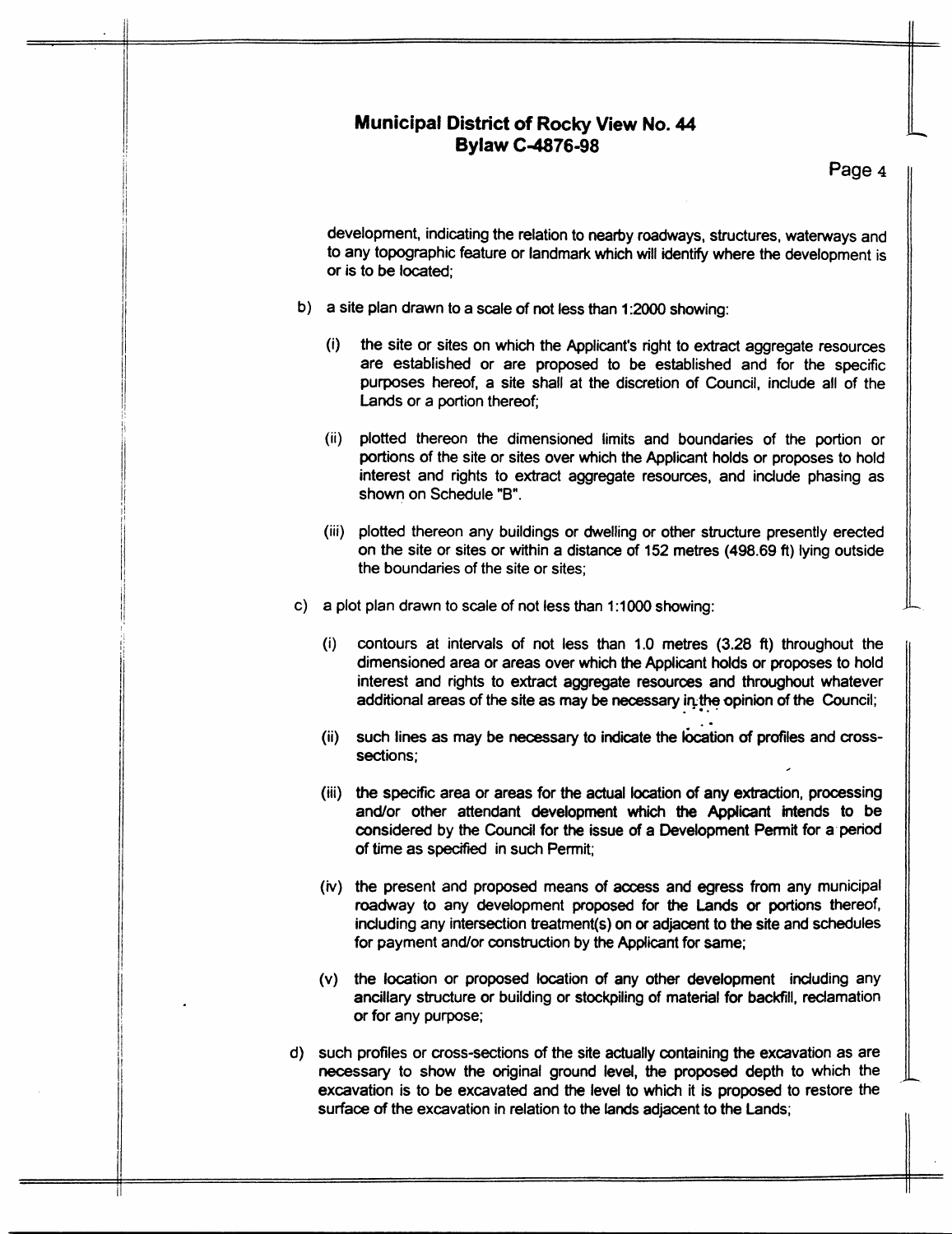## **Municipal District of Rocky View No. 44 Bylaw C-4876-98**

**Page 5** 

- an outline of the method intended to be used for the excavation of materials contained on the Land, and the plant(s) and equipment to be used in conjunction therewith;
- the projected program and timelines of proposed excavation, backfilling, terracing f). and/or levelling;
- a description of the method(s) and **type** of materials to be used for backfilling or terracing the excavation and for levelling or restoring the surface of the Lands;
- h) information on the proximity of the lowest level to which the excavation is to be restored to the water table in the immediate vicinity of the excavation;
- an outline of the projected method of controlling *or* mitigating any adverse effects i). resulting from noise, dust, or drainage from or into the excavation, access and municipal roads and adjacent lands, including the submission of baseline or benchmark data against which future measurements and analysis can be compared;
- the length of time in years that the Applicant estimates that a Development j). Permit(s) will be required to complete the overall development of the lands;
- A reclamation plan shall be submitted for *each* phase of development of the Lands prior to the issuance of a Development Permit or Permits and shall be in form and substance satisfactory to the Council and Alberta Environmental Protection.
- $\mathbf{D}$ such other information as required by Council and herein.

#### **3.2.0**  Development Phasing /

**3.2.1** Development Phasing of **the** lands shall occur in ten **phases** in **accmbnce with** the Phasing Plan being Schedule **"B"** contained herein and **forming** part of this Bylaw. Ail licences, permits and development approvals pertaining to **the** Lands **shall** be required prior to **the** development of *each* **phase** *of the* **Lands.** 

#### **3.3.0 Reclamation**

.  $\sim$  . ..

- **3.3.1** No Development Permit shall be issued for uses on **the** Lands where **such** uses are subject to the Environmental Protection and Enhancement Act as amended, until an approval has been issued by Alberta Environmental Protection.
- **3.3.2** No more than 46 acres of the Lands shall be directly involved in aggregate extraction (mining and crushing) at any one time and progressive reclamation shall be required **in** accordance with the reclamation plan required in 3.3.1, herein.
- **3.4.0**  Setbacks for Aggregate Extraction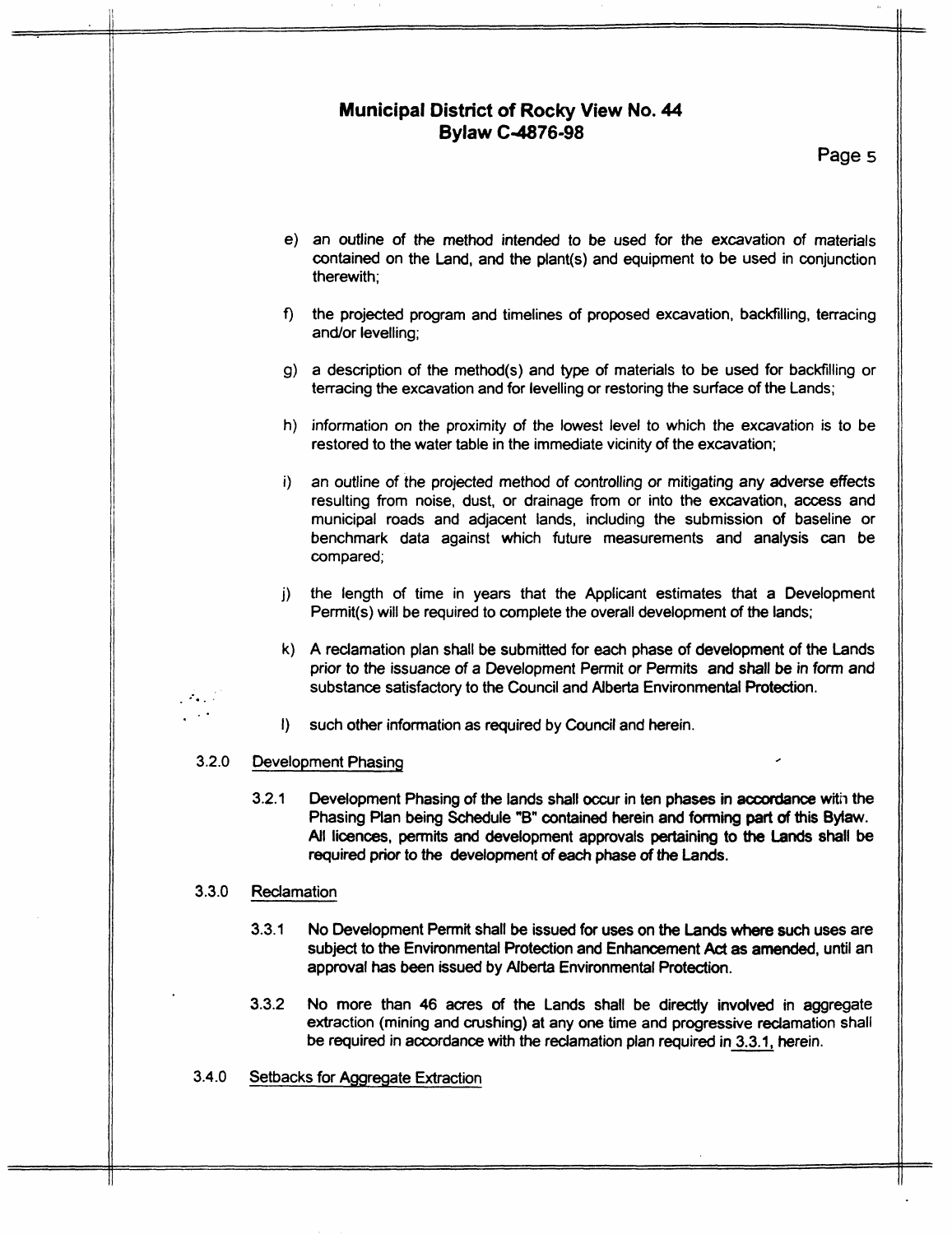# **Municipal District of Rocky View No. 44**<br>Bylaw C-4876-98

Page 6

**3.4.1** All aggregate extraction and processing shall be set back 5 m from any property line of the Lands and a minimum of **30** m from the Rosebud River in accordance with Alberta Environment Protection guidelines. These setbacks shall be maintained as a buffer zone.

#### **3.5.0**  Erosion and Dust Control

- 3.5.1 Surface drainage patterns shall be maintained adjacent to and within the area disturbed by aggregate excavation, processing or other attendant uses to prevent surplus accumulation of surface run-off unless otherwise approved by both Council and Alberta Environmental Protection.
- **3.5.2** Erosion control measures shall be undertaken in accordance with the Stormwater Management Pian required in Section 1.6.0.
- **3.5.3** Dust control measures shall be a condition of the Development Permit and the standards and responsibilities respecting same shall be established in the Development Agreement which is required under Section 1.4.0.

#### **3.6.0**  Noise Control

3.6.1 Noise control measures including baseline measurements as in 3.1.1(i) and periodic monitoring shall be a condition of the Development Permit and the standards and responsibilities respecting same as established in the Development Agreement which is required under Section 1.4.0.

#### 3.7.0 Terms of Operation

. .. . **-a.** - .-

- 3.7.1 The hours of operation for aggregate crushing, **shalt** be as established in the Development Permit, but in no case will crushing operations be permitted on Saturdays, Sundays and Statutory Holidays.
- **3.7.2** The hours of operation of the gravel pit **shall be** from **7:OO** a.m. to **6:OO** p.m.
- 3.7.3 Access and egress to the Lands by gravel hauling trucks and construction equipment shall be from *7:OO* a.m. to *500* p.m. **No access** *or* egress shall be permitted by gravel hauling *trucks* **and** construction equipment on Sundays or Statutory Holidays.

#### 3.8.0 Landscaping and Berming

**3.8.1** Landscaping and Berming shall be a condition of the Development Permit and shall establish the planting, construction and maintenance program and the terms and responsibilities **for** same shall be established in the Development Agreement which is required under Section 1.4.0.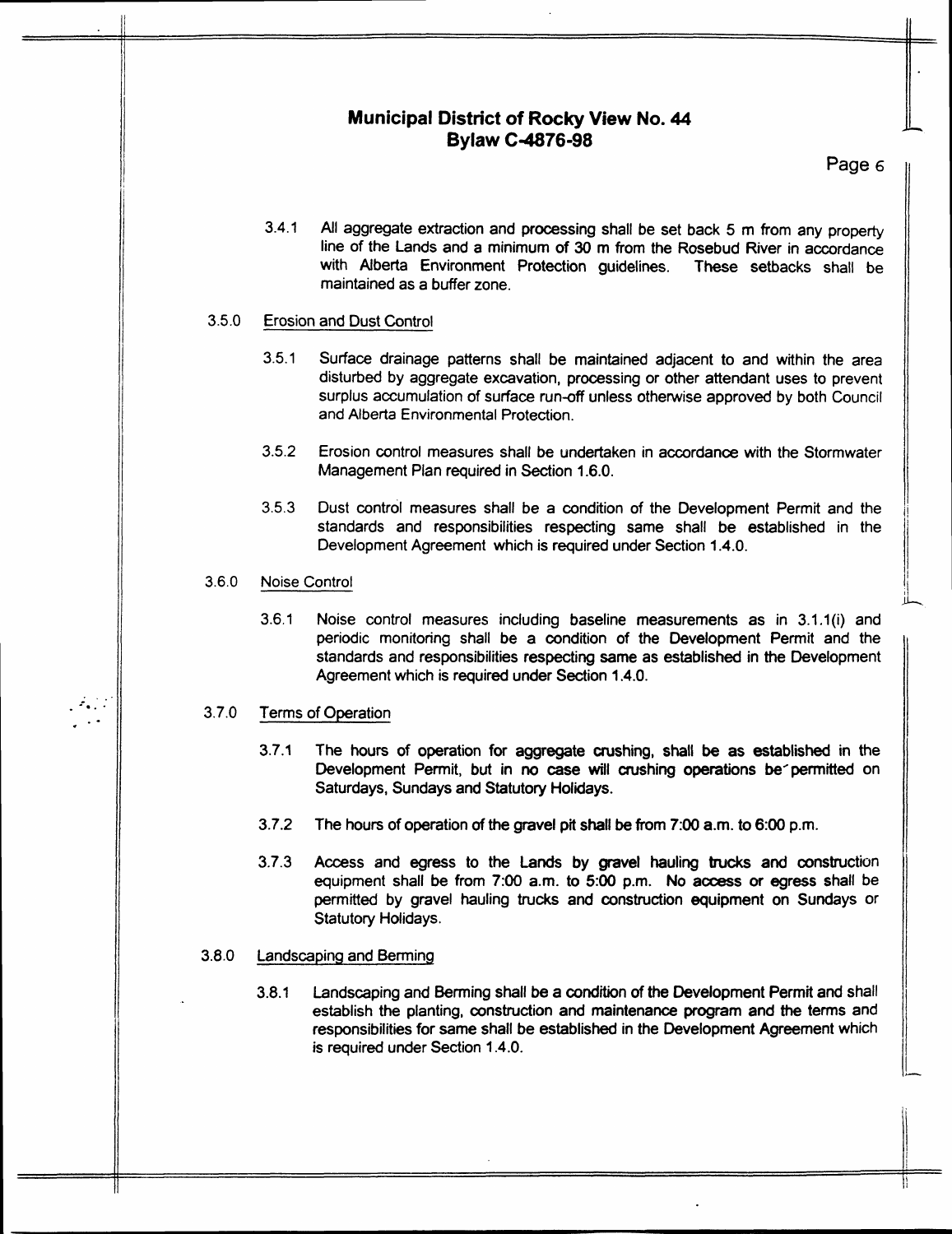## **Municipal District of Rocky View No. 44 Bylaw C.4876-98**

Page *7* 

- 3.8.2 In addition to 3.8.1 herein, all berms, overburden stockpiles and similar earthworks shall be seeded (or such other process or materials as Council may determine) to grass (and watered as required to ensure a healthy ground cover is established) immediately and within 15 days of construction having commenced on them, but in no case later than the end of the first growing season following construction of such earthworks, to prevent erosion and dust.
- 3.8.3 As a condition of the Development Permit, contoured berms shall be constructed, coinciding with each phase of the Applicant's development and maintained by the Applicant. The terms and responsibilities **for** same shall be established in the Development Agreement which is required herein.

## 3.9.0 Fire Suppression and Abatement

3.9.1 Fire suppression and abatement measures shall be included as a condition of the Development Permit where deemed necessary by the Council.

## 3.10.0 Access and Haul Routes

- 3.10.01The new access shall be designed and constructed in accordance with municipal standards and the conditions of a Development Permit.
- **3.10.2**  Access to the Lands includes permission from Canadian National Railway to utilize an existing easement **for** the purposes of aggregate resource extractive purposes.

..

- 3.10.3 The Applicant shall enter into a Road Maintenance Agreement with the Municipality to the satisfaction of **the** Director of Transportation and'Field Services, prior to the issuance of any Development Permit for the lands.
- **3.10.3**  As a condition of the Development Permit and as a part of **the** Annual Report required herein, **the** Applicant shall prepare and submit **to the** Director of Transportation and Field Services, a Trucking Policy in form **and** substance satisfactory to Council relating to **the** supervision of **the** Applicant's trucking contractors and the Applicant's employees using municipal **mads** to **haul** aggregate or products processed from same and the methods the Applicant will employ and has employed to address complaints from **the** Community.

## **4.0.0 NON** - **INDUSTRlAL LAND USES**

**4.1.0** All non - industrial land uses **shall** be regulated by the Agricultural (2) District regulations of the Land Use Bylaw.

## **5.0.0 DEFINITIONS**

5.1 **-0** Adjacent Land - means land or a porton of land that is contguous to the parcel of land that is subject to a development application **and** indudes land **or** a portion of land that would **be**  contiguous if not for a public roadway, primary highway, river or stream, or reserve lot.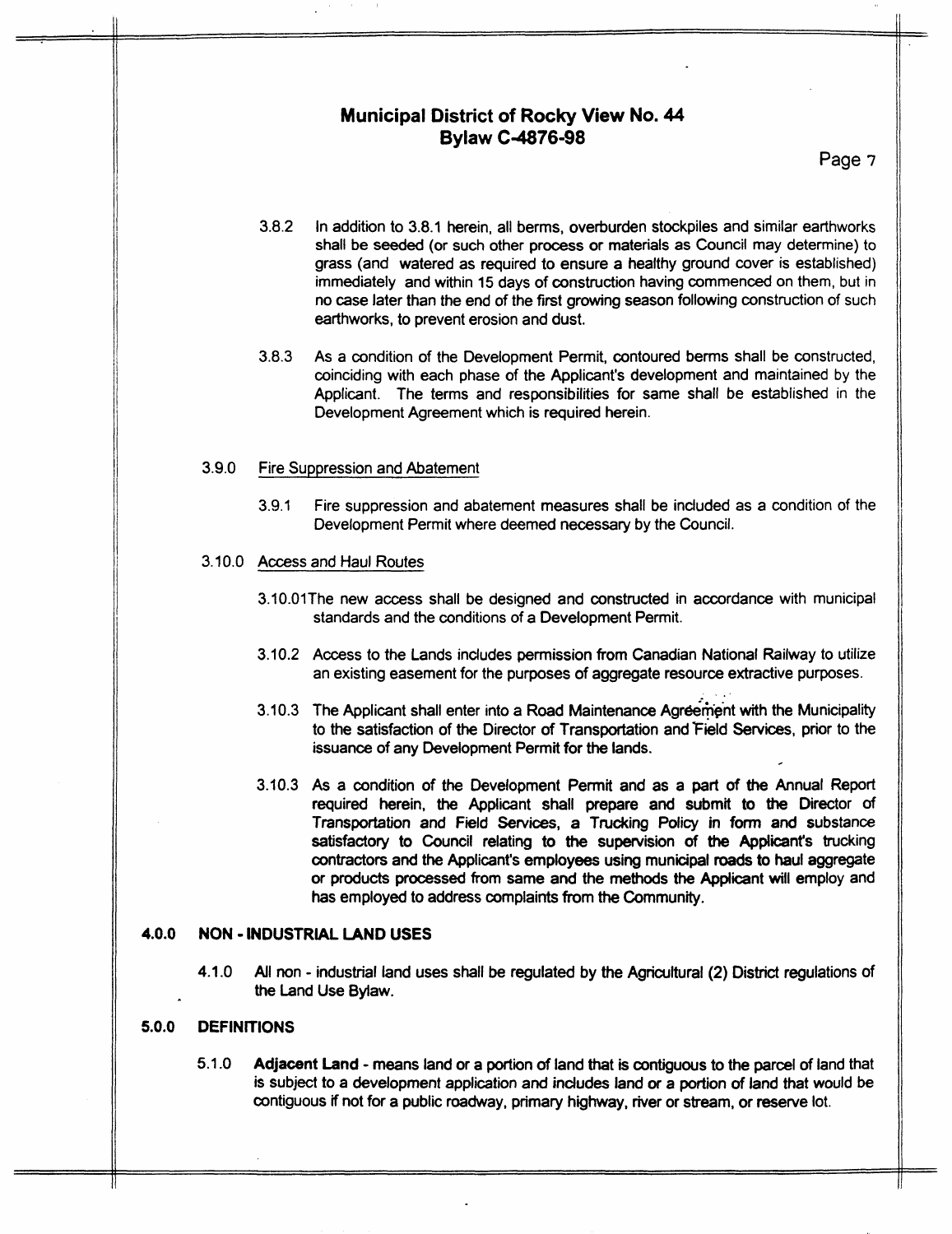## **Municipal District of Rocky View No. 44 Bylaw C-4876-98**

**Page** a

- **5.2.0 Applicant** - means the registered owner of the land or his or her representative or agent certified as such.
- **5.3.0**  Council - means the Council of the Municipal District of Rocky View No. **44.**

#### **5.4.0 Development** - means:

- (i) any excavation or stockpile and the creation of either of them,<br>(ii) a Building or an addition to, or replacement, or repair
- a Building or an addition to, or replacement, or repair of a Building and the construction of placing in, on, over **or** under land of any of them,
- (iii) a change in use of land **or** a Building **or** an act done in relation to land or a Building that results in or is likely to result in a change of use of the land or the Building, or
- (iv) a change in the intensity of the use of land **or** a Building or an act done in relation to land or a Building that results in or is likely to result in the change in the intensity of use of the land or Building.
- **5.5.0 Development Agreement** - means an agreement between the Developer and the Municipality specifying development regulations, criteria **or** conditions as contained in this District or as otherwise imposed by Council upon the use and development of the Lands necessary to ensure all developments on the land conforms to municipal approvals.
- **5.6.0 Management Plan** - means that Plan prepared and submitted in accordance with Article 1.7.0 of this Bylaw.
- **5.7.0 Stormwater Management Plan - means that Plan prepared and submitted in accordance with Article 1.6.0 of this Bylaw.**
- **5.8.0**  Terms not defined herein have the same meaning as defined in Section 9.0.0 of the Land Use Bylaw **C-1725-84.**

## **6.0.0 IMPLEMENTATION**

6.1.1 This Bylaw comes into effect upon **the** date of its third reading.

First reading passed in open Council, assembled in **the** *City* **of** Calgary, in **the** Province of Alberta, this 5th **day** of May, 1998 **on** a motion by Councillor Anderson

Second reading passed in open Council, assembled in **the Crty** of Calgary, in **the** Province of Alberta, this **26th** day of May, **1998** on a motion by Councillor Anderson.

'Third. reading passed in open Council, assembled in the City of Calgary, in **the** Province of Alberta, this 26th day of May, **1998,** on a motion by Councillor Wi!kinson.

First reading passed in<br>day of May, 1998 on a i<br>Second reading passed<br>26th day of May, 1998 of<br>Third reading passed in<br>day of May, 1998, on a r<br>REEVE OR DEPUTY RI

REEVE OR DEPUTY REEVE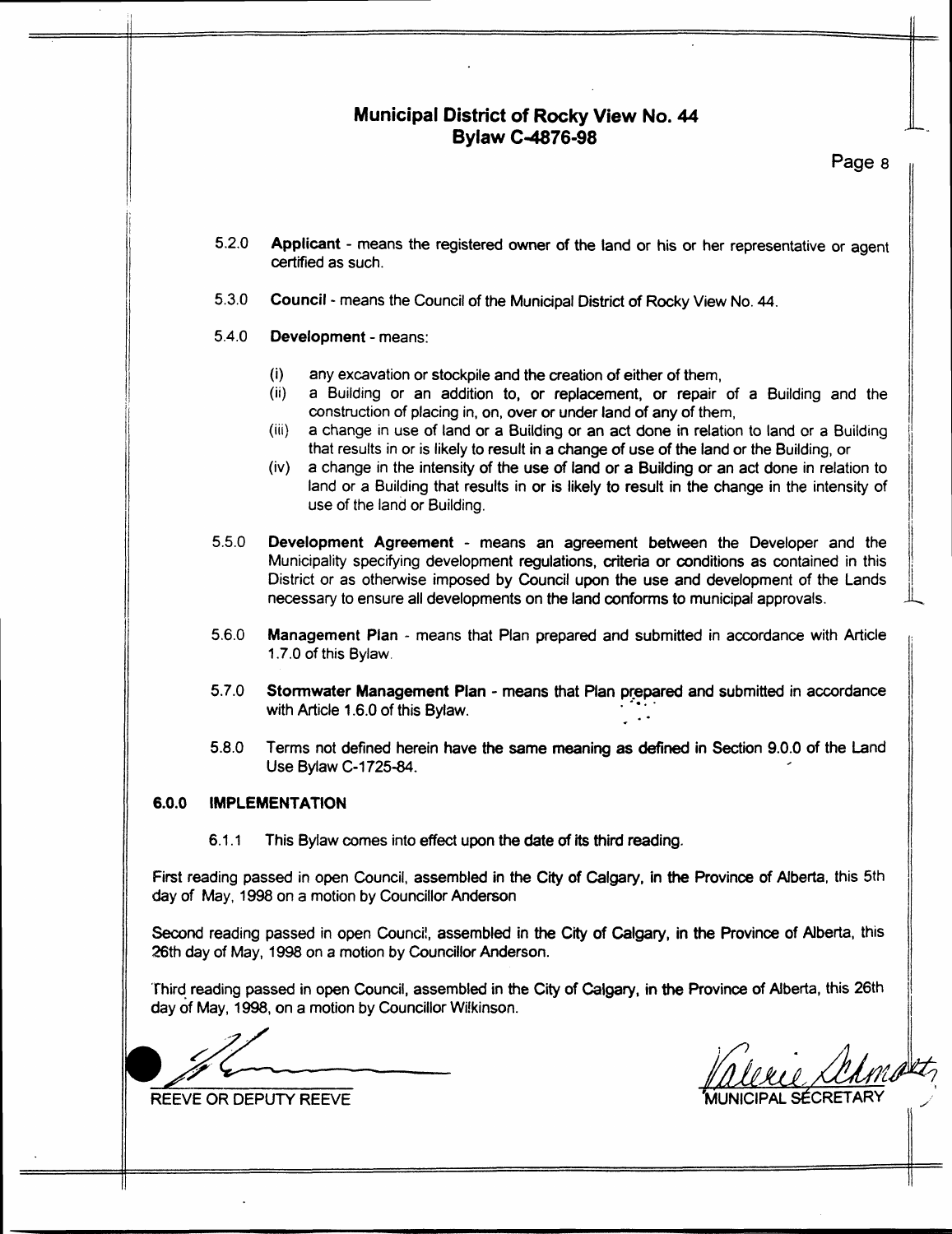